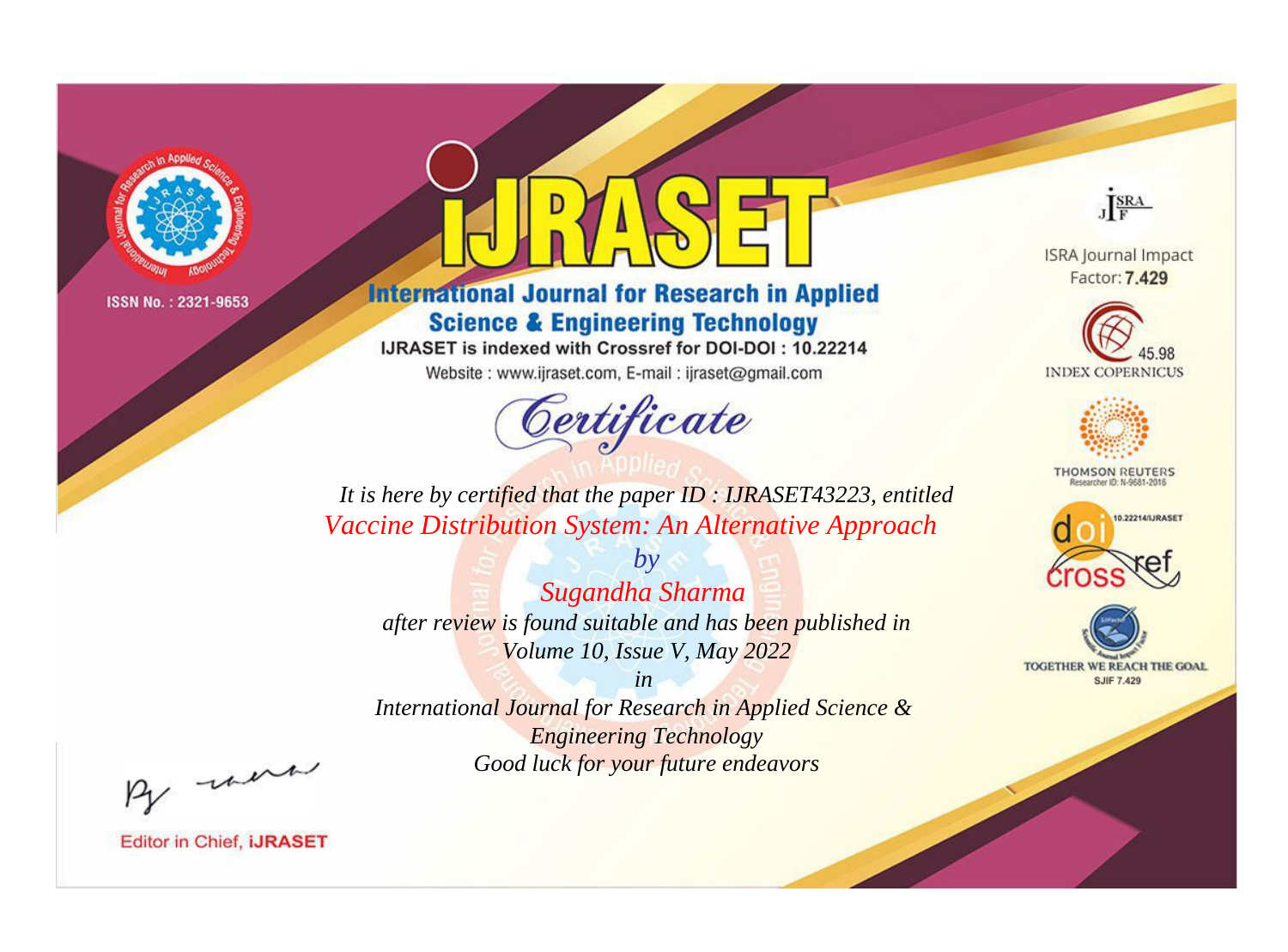

# **International Journal for Research in Applied Science & Engineering Technology**

IJRASET is indexed with Crossref for DOI-DOI: 10.22214

Website: www.ijraset.com, E-mail: ijraset@gmail.com



JERA

**ISRA Journal Impact** Factor: 7.429





**THOMSON REUTERS** 



TOGETHER WE REACH THE GOAL **SJIF 7.429** 

*It is here by certified that the paper ID : IJRASET43223, entitled Vaccine Distribution System: An Alternative Approach*

*by Akanksha Tomar after review is found suitable and has been published in Volume 10, Issue V, May 2022*

*in* 

*International Journal for Research in Applied Science & Engineering Technology Good luck for your future endeavors*

By morn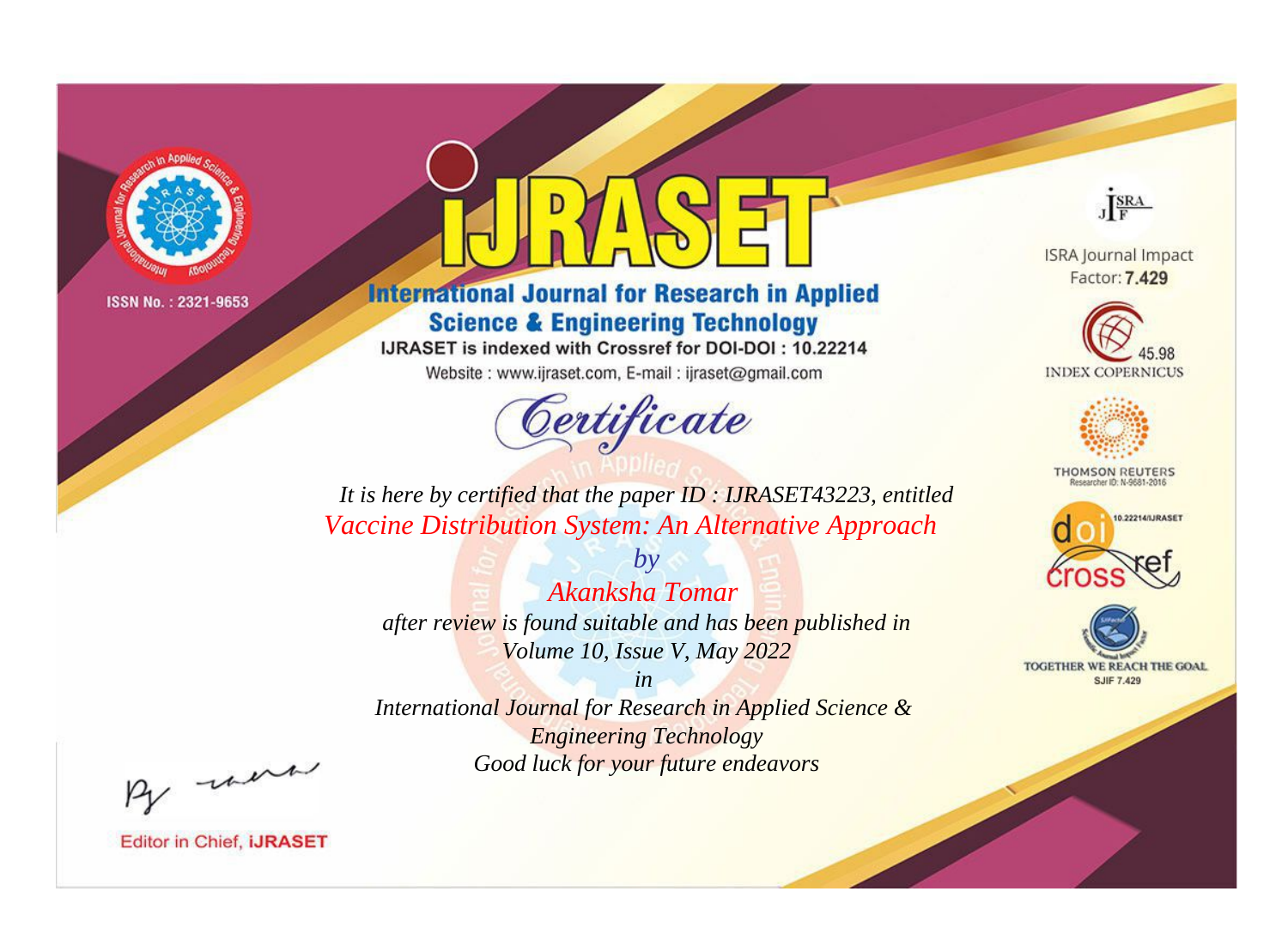

# **International Journal for Research in Applied Science & Engineering Technology**

IJRASET is indexed with Crossref for DOI-DOI: 10.22214

Website: www.ijraset.com, E-mail: ijraset@gmail.com



JERA

**ISRA Journal Impact** Factor: 7.429





**THOMSON REUTERS** 



TOGETHER WE REACH THE GOAL **SJIF 7.429** 

It is here by certified that the paper ID: IJRASET43223, entitled Vaccine Distribution System: An Alternative Approach

**Kunal Gupta** after review is found suitable and has been published in Volume 10, Issue V, May 2022

 $by$ 

 $in$ International Journal for Research in Applied Science & **Engineering Technology** Good luck for your future endeavors

By morn